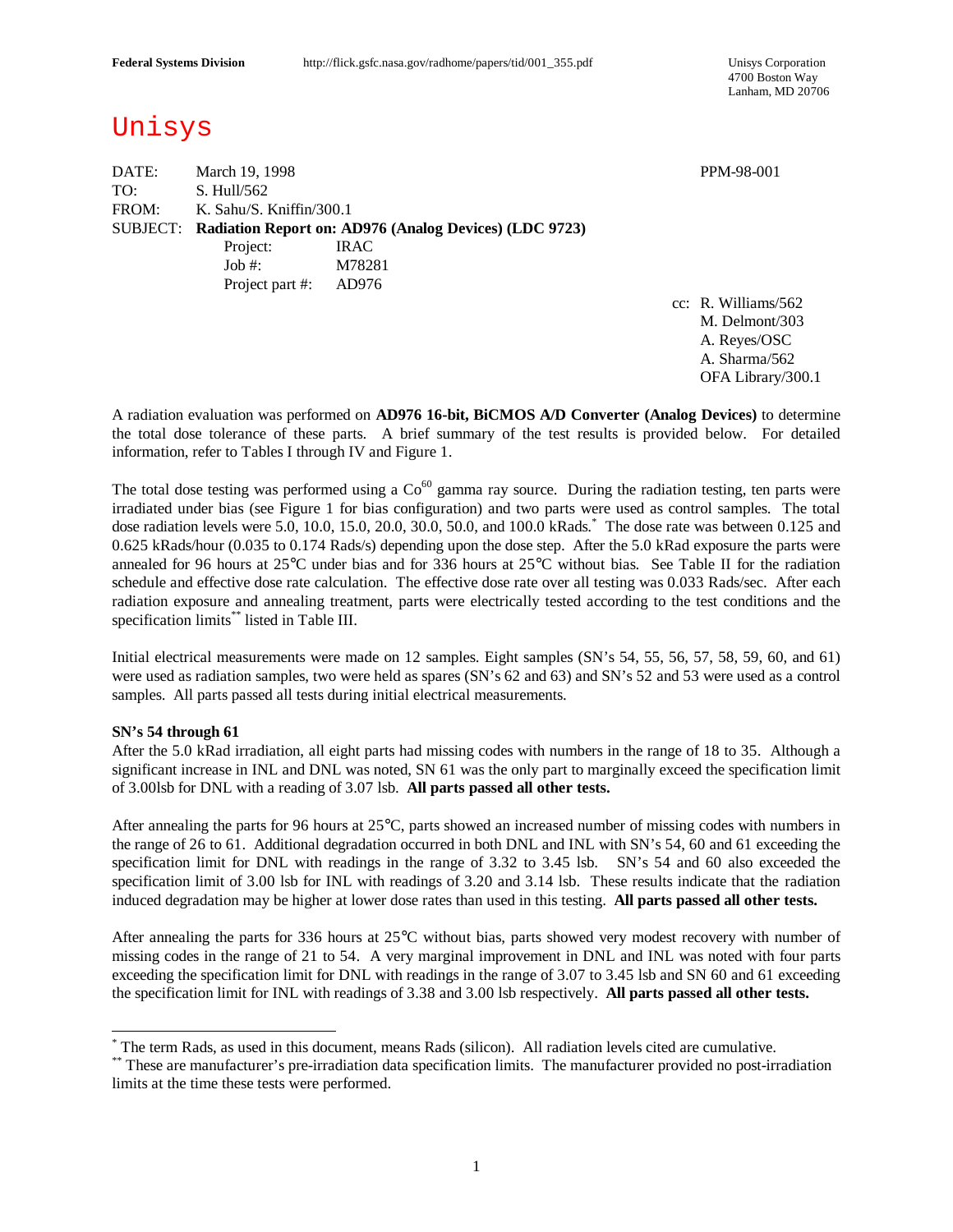After the 10.0 to 30.0 kRad irradiations, all parts had missing codes ranging in number from a minimum of 99 at 10kRads to a maximum of 971 at 30kRads. All parts exceeded the specification limit for DNL with readings ranging from 4.85 lsb at 10kRads to 15.43 lsb at 30kRads. All parts exceeded the specification limit for INL with readings ranging from 4.97 lsb at 10kRads to 15.19 lsb at 30kRads. **All parts passed all other tests.**

After the 50.0 kRad irradiation, all parts had missing codes in the range of 1394 to 1722, exceeded the specification limit for DNL with readings in the range of 18.15 to 25.56lsb and exceeded the specification limit for INL with readings in the range of 16.96 to 24.17lsb. Three parts failed voh with readings of 0V against the specification limit of 4.0V and five parts failed vol with readings of 5V against the specification limit of 400mV. These readings indicate functional failure of the parts. Four and six parts exceeded the specification limit of 8lsb for psrr\_+5% and psrr\_-5% respectively with readings greater than 35lsb for both.

After the 100.0 kRad irradiation, all parts had more than 15,000 missing codes, exceeded the specification limit for DNL with readings greater than 33lsb and exceeded the specification limit for INL with readings greater than 35lsb. All parts fell below the specification limit of 2.48V for vref with readings of 2.47V. Three parts fell below the specification limit of 4V for voh all with readings of 0V and four parts exceeded the specification limit of 400mV for vol all with readings of 5V. Seven parts exceeded the specification limit of 8lsb for psrr  $+5\%$  and psrr  $-5\%$ each with readings greater than 30lsb for both.

After annealing the parts for 168 hours at 25°C, parts showed no significant recovery in any parameter.

**Since these first eight parts showed significant degradation at 5.0 kRads, the remaining two parts (SN's 62 and 63) were irradiated in 1.0kRad increments to better determine the point of deviation from the manufacturer's specifications. It is interesting to note that at the much lower total dose rate of 0.006Rads/s for the two parts, the number of missing codes was higher after the 5kRad step than were the number of missing codes from the main group that was tested at 0.033Rads/s. The results for the two parts are presented below and in Table IVa. A brief summary of the test results is provided below. The radiation schedule is provided in Table IIa.**

#### **SN's 62 and 63**

All parts passed al tests up to 1.0 kRad.

After the 2.0 kRad irradiation, both parts had missing codes, 5 and 4 respectively. **All parts passed all other tests.**

After annealing the parts for 96 hours at 25°C, parts showed an increase in the number of missing codes, 7 and 11 respectively. **This again indicates that the parts may show more radiation damage at lower dose rates. All parts passed all other tests.**

After the 3.0 kRad irradiation, the number of missing codes continued to increase with readings of 13 and 32 respectively. There was also a significant increase in DNL and INL but parts were still within the specification limits for INL and DNL. **All parts passed all other tests.**

After the 4.0 kRad irradiation, the number of missing codes continued to increase with readings of 25 and 59 respectively. SN 63 exceeded the specification limit of 3.00 lsb for both DNL and INL with readings of 3.45 and 3.15 respectively. **All parts passed all other tests.**

After the 5.0 kRad irradiation, both parts continued to degrade. Missing codes were 30 and 72 respectively and SN 63 continued to exceed the specification limits for DNL and INL with readings of 3.32 and 3.52 lsb. **All parts passed all other tests.**

Table IV provides a summary of the test results with the mean and standard deviation values for each parameter after each irradiation exposure and annealing step.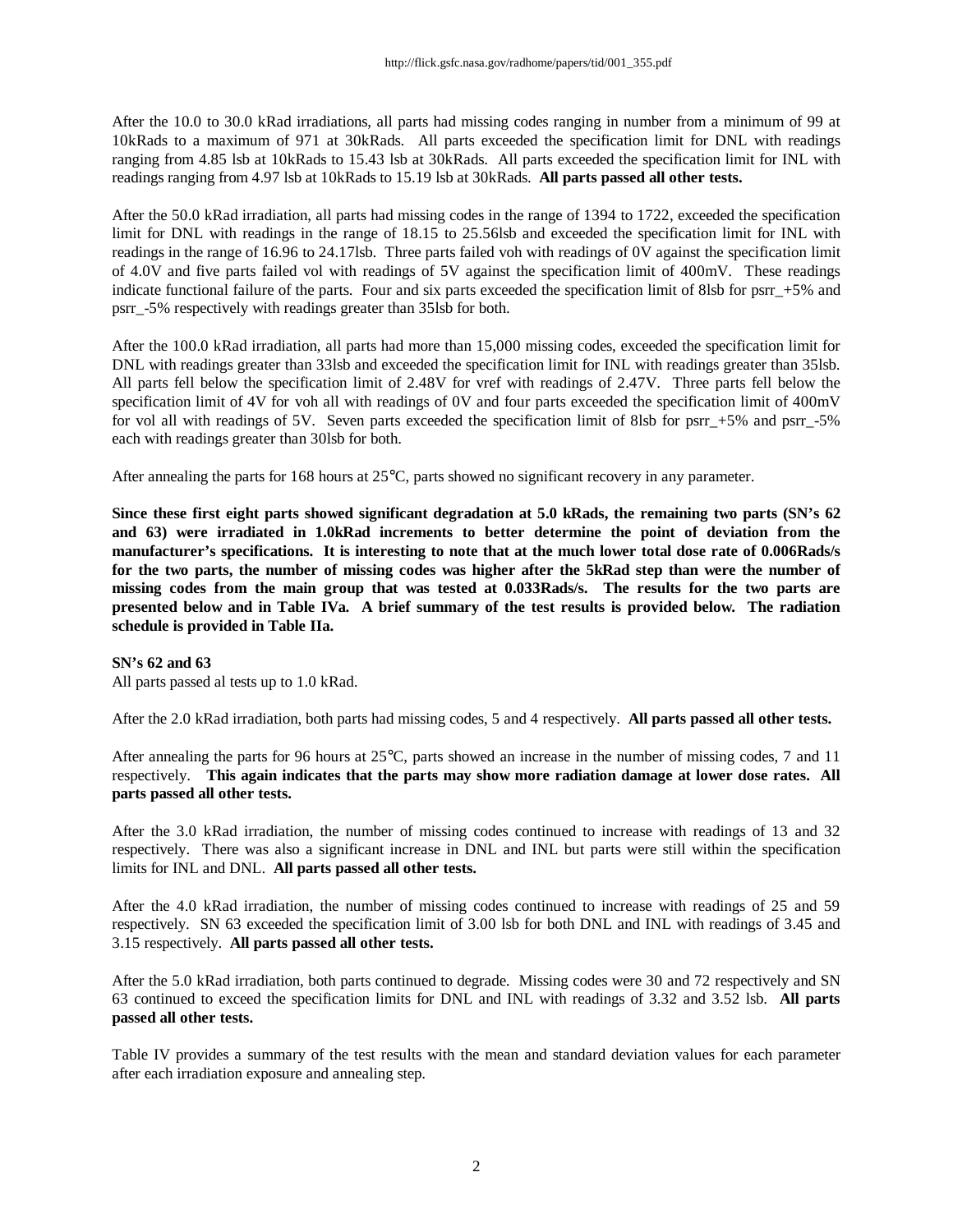In summary, the AD 976 parts showed significant degradation after 2.0kRads. Figures 1 through 4 show the degradation in the most sensitive radiation parameters upon exposure from 5 to 100 kRads.

Any further details about this evaluation can be obtained upon request. If you have any questions, please call me at (301) 731-8954.

#### \_\_\_\_\_\_\_\_\_\_\_\_\_\_\_\_\_\_\_\_\_\_\_\_\_\_\_\_\_\_\_\_\_\_\_\_\_\_\_\_\_\_\_\_\_\_\_\_\_\_\_\_\_\_\_\_\_\_\_\_\_\_\_\_\_\_\_\_\_\_\_\_\_\_\_\_\_\_\_\_\_\_\_\_\_\_\_\_\_\_\_\_ ADVISORY ON THE USE OF THIS DOCUMENT

The information contained in this document has been developed solely for the purpose of providing general guidance to employees of the Goddard Space Flight Center (GSFC). This document may be distributed outside GSFC only as a courtesy to other government agencies and contractors. Any distribution of this document, or application or use of the information contained herein, is expressly conditional upon, and is subject to, the following understandings and limitations:

(a) The information was developed for general guidance only and is subject to change at any time;

(b) The information was developed under unique GSFC laboratory conditions that may differ substantially from outside conditions;

(c) GSFC does not warrant the accuracy of the information when applied or used under other than unique GSFC laboratory conditions;

(d) The information should not be construed as a representation of product performance by either GSFC or the manufacturer;

(e) Neither the United States government nor any person acting on behalf of the United States government assumes any liability resulting from the application or use of the information.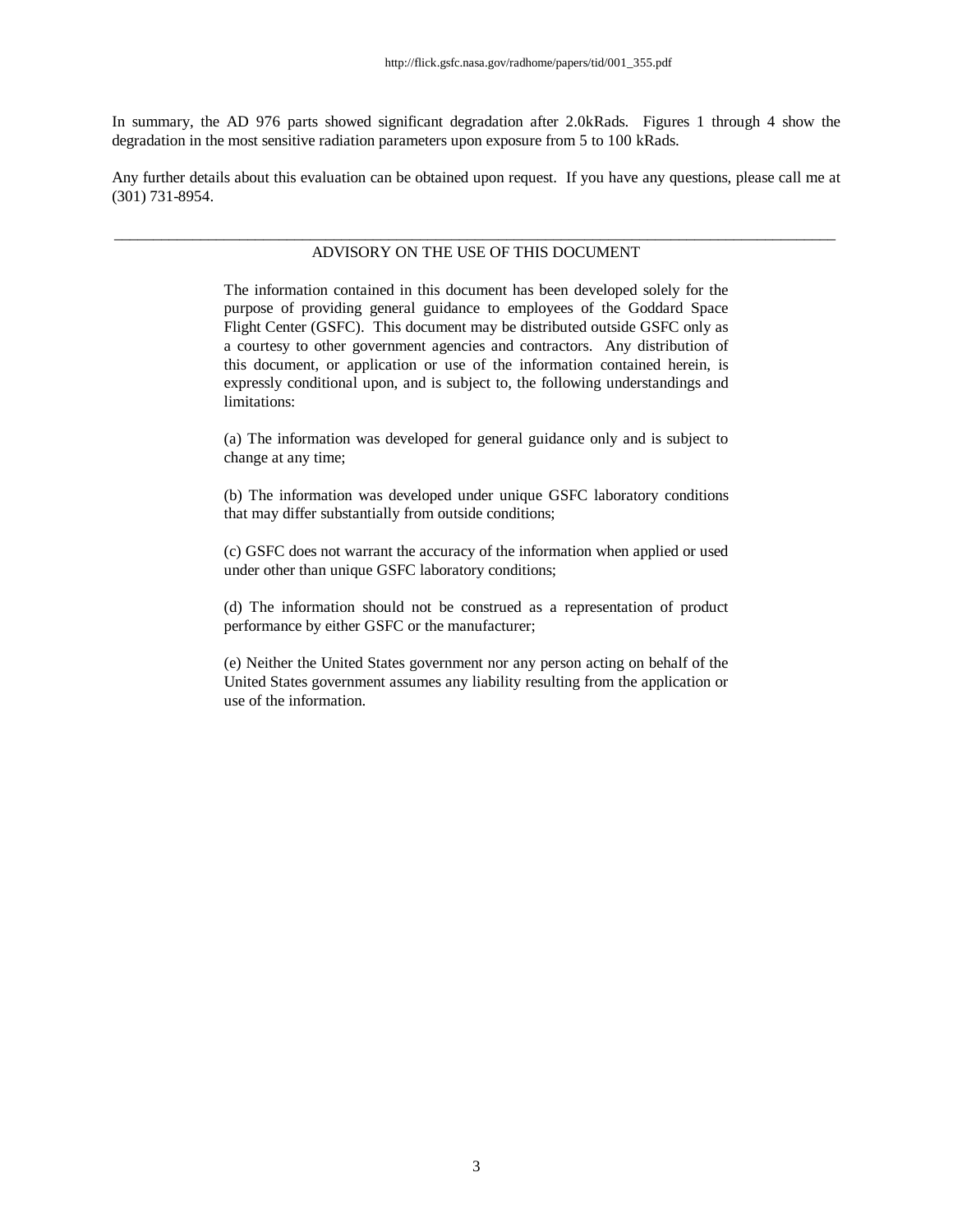

Notes:

- 1. R1 =  $200\Omega \pm 5\%$  ¼W.
- 2.  $R2 = 66.4K\Omega \pm 5\% 1/4W$ .
- 3. R3 R19 =  $10\Omega \pm 5\%$ <sup>1</sup>/<sub>4</sub>W.
- 4. Capacitors are 2.2μf, 25V, Tantalum
- 5. To start radiation bias, momentarily switch SW1 to position B and then return to position A.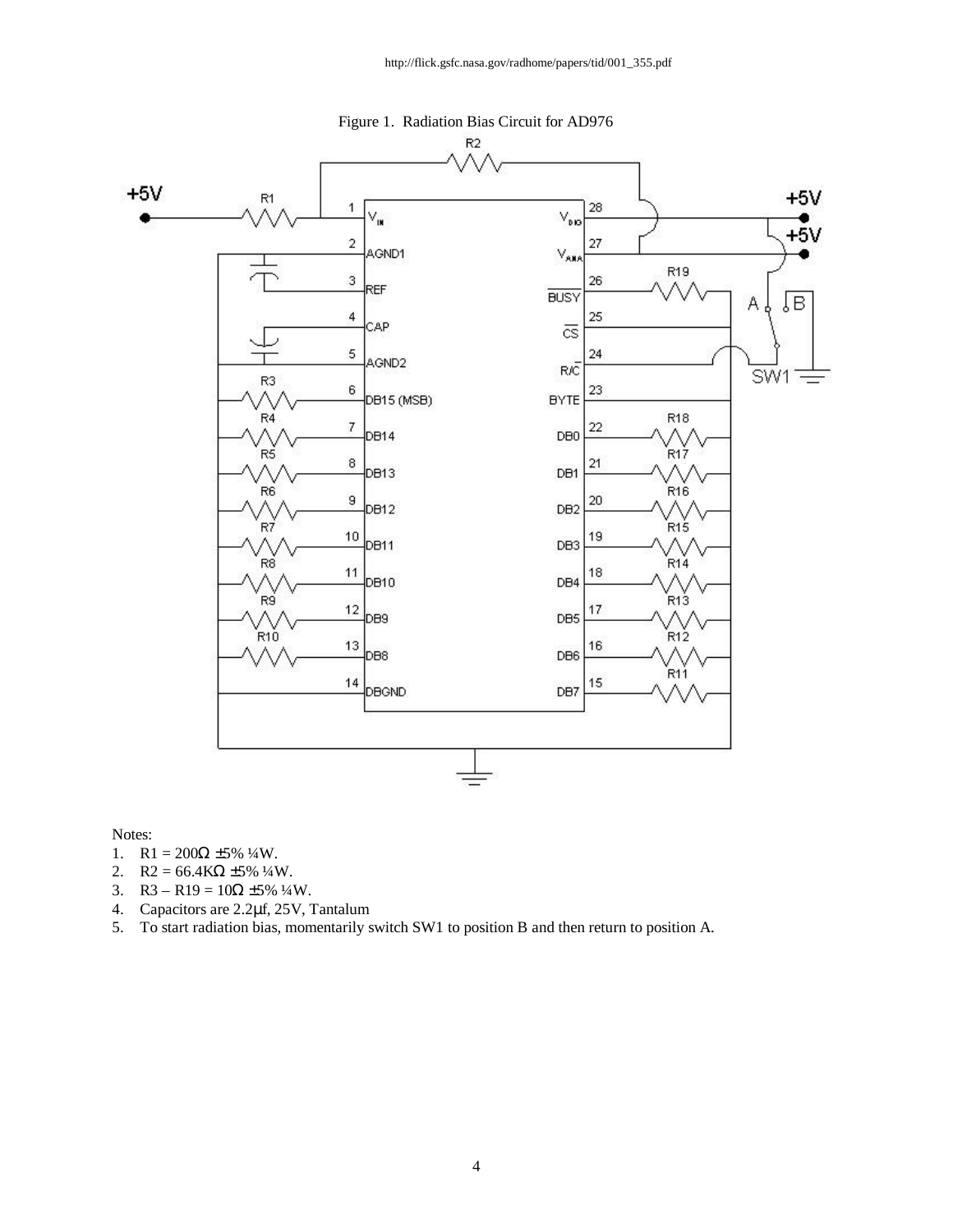| Generic Part Number:                 | AD976                                        |
|--------------------------------------|----------------------------------------------|
| <b>IRAC Part Number</b>              | AD976                                        |
| Charge Number:                       | M78281                                       |
| Manufacturer:                        | <b>Analog Devices</b>                        |
| Lot Date Code (LDC):                 | 9723                                         |
| <b>Quantity Tested:</b>              | 12                                           |
| Serial Number of Control Samples:    | 52, 53                                       |
| Serial Numbers of Radiation Samples: | 54, 55, 56, 57, 58, 59, 60, and 61 (62 & 63) |
| Part Function:                       | 16-bit, 200kSPS, BiCMOS A/D Converter        |
| Part Technology:                     | <b>CMOS</b>                                  |
| Package Style:                       | 28 Pin DIP                                   |
| Test Equipment:                      | A540                                         |
| Test Engineer:                       | S. Archer-Davies                             |

#### TABLE I. Part Information

• No radiation tolerance/hardness was guaranteed by the manufacturer for this part.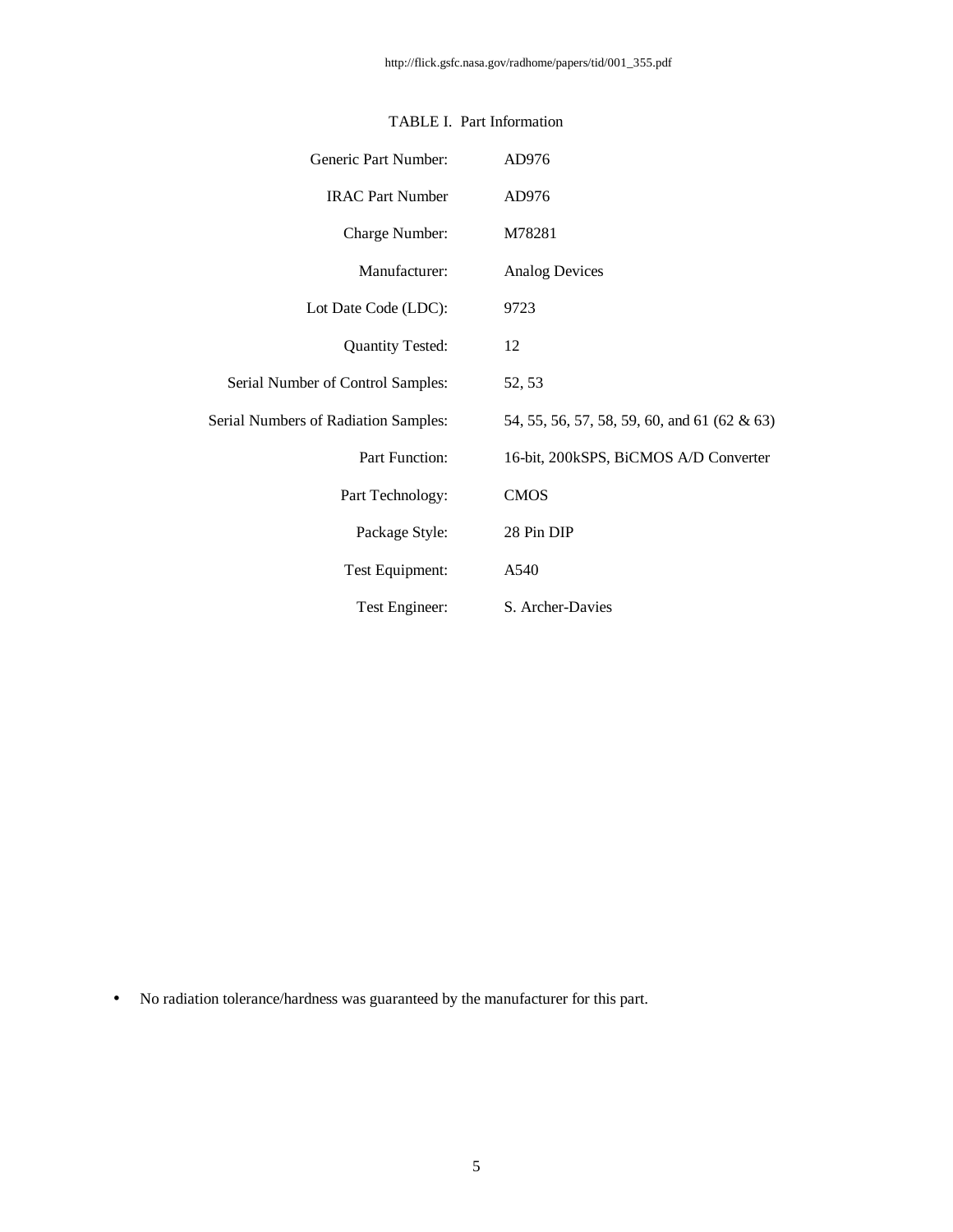|  | TABLE II. Radiation Schedule for AD976 First Eight Parts |  |
|--|----------------------------------------------------------|--|
|  |                                                          |  |
|  |                                                          |  |
|  |                                                          |  |
|  |                                                          |  |
|  |                                                          |  |
|  |                                                          |  |
|  |                                                          |  |
|  |                                                          |  |
|  |                                                          |  |
|  |                                                          |  |
|  |                                                          |  |

Effective Dose Rate = 100,000 RADS/35 DAYS=119.0 RADS/HOUR=0.033 RADS/SEC The effective dose rate is lower than that of the individual radiation steps as it takes into account the interimannealing step.

The interim annealing following the 5.0 kRad step was added due to degradation in the parts. The addition of an interim annealing step better simulates the space environment's lower dose rate for very sensitive devices. This may allow the parts to show satisfactory performance at higher doses or indicate that the part can not be used beyond the previous dose level.

PARTS WERE IRRADIATED AND ANNEALED UNDER BIAS, EXCEPT FOR STEP #4 IN TABLE II. SEE FIGURE 1.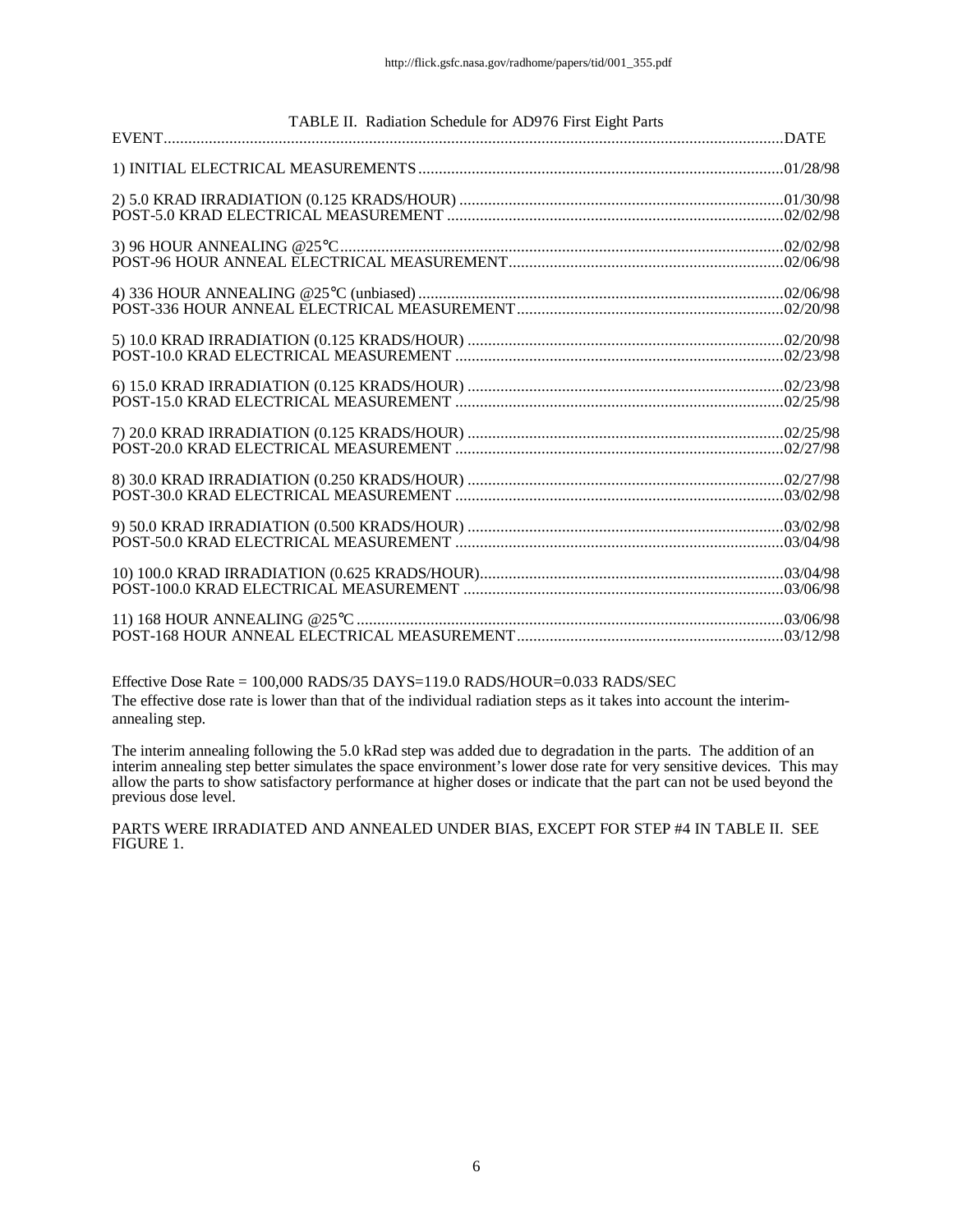#### Table IIa. Radiation Schedule for AD976 SN's 62 and 63

Effective Dose Rate = 5,000 RADS/10 DAYS=20.8 RADS/HOUR=0.006 RADS/SEC The effective dose rate is lower than that of the individual radiation steps as it takes into account the interimannealing step.

The interim annealing following the 2.0 kRad step was added due to degradation in the parts. The addition of an interim annealing step better simulates the space environment's lower dose rate for very sensitive devices. This may allow the parts to show satisfactory performance at higher doses or indicate that the part can not be used beyond the previous dose level.

PARTS WERE IRRADIATED AND ANNEALED UNDER BIAS, EXCEPT FOR STEP #4 IN TABLE II. SEE FIGURE 1.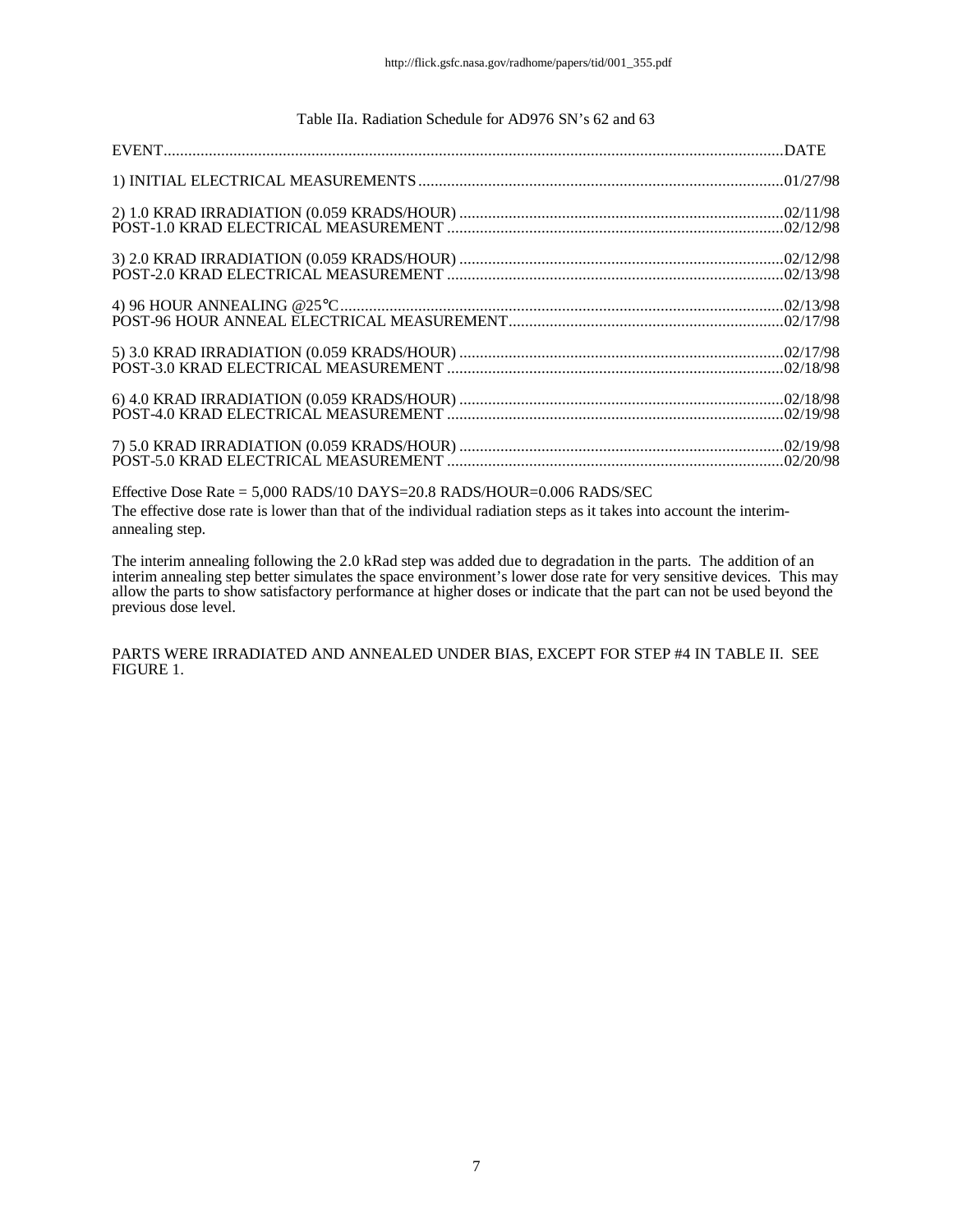| <b>Test</b> |                             |                                                                                               | Spec.    | Lim.        |
|-------------|-----------------------------|-----------------------------------------------------------------------------------------------|----------|-------------|
| #           | <b>Parameter</b>            | <b>Units Test Conditions</b>                                                                  | min      | max         |
| 100         | <b>Missing/Min. Code /2</b> | $V_{\text{dig}}$ =5V, $V_{\text{ana}}$ =5V, AIN=ramp -10V to 10V                              |          | $\bf{0}$    |
| 101         | <b>No. of Missing Codes</b> | $V_{\text{die}}=5V$ , $V_{\text{ana}}=5V$ , AIN=ramp -10V to 10V                              |          | $\bf{0}$    |
| 102         | DNL/3                       | $\text{lsb} V_{\text{dig}}=5V, V_{\text{ana}}=5V, \text{AIN}=\text{ramp}-10V \text{ to } 10V$ | $\bf{0}$ | 3.00        |
| 103         | <b>INL</b>                  | $\text{lsb} V_{\text{dig}}=5V, V_{\text{ana}}=5V, \text{AIN}=\text{ramp}-10V \text{ to } 10V$ | $\bf{0}$ | 3.00        |
| 200         | <b>Vref</b>                 | $V V_{diq}=5V, V_{ana}=5V$                                                                    | 2.48     | 2.52        |
| 300         | Idig                        | $mA$ <sub>dig</sub> =5V, $V_{ana}$ =5V                                                        | $\bf{0}$ |             |
| 301         | <b>Iana</b>                 | $mA$ <sub>Udig</sub> =5V, V <sub>ana</sub> =5V                                                | $\bf{0}$ |             |
| 302         | Pd                          | $mW Pd = (Iana + Idie)*5V$                                                                    | $\bf{0}$ | 100         |
| 400         | byte_iil                    | $mA$ $V_{\text{dig}}$ =5V, $V_{\text{ana}}$ =5V, Vin=0V                                       | $-10.0$  | 10.0        |
| 401         | rc_iil                      | $mA$ $V_{\text{dig}}$ =5V, $V_{\text{ana}}$ =5V, Vin=0V                                       | $-10.0$  | <b>10.0</b> |
| 402         | cs_iil                      | $mN$ $V_{\text{die}} = 5V$ , $V_{\text{ana}} = 5V$ , $V_{\text{in}} = 0V$                     | $-10.0$  | <b>10.0</b> |
| 403         | byte_iih                    | $mN$ $V_{\text{dig}}$ =5V, $V_{\text{ana}}$ =5V, Vin=5V                                       | $-10.0$  | <b>10.0</b> |
| 404         | rc iih                      | $mA$ $V_{\text{dig}}$ =5V, $V_{\text{ana}}$ =5V, Vin=5V                                       | $-10.0$  | <b>10.0</b> |
| 405         | cs iih                      | $mN$ $V_{\text{die}} = 5V$ , $V_{\text{ana}} = 5V$ , $V_{\text{in}} = 5V$                     | $-10.0$  | <b>10.0</b> |
| 500-515     | $DB^*$ _voh                 | $V VD=5V, VDD=5V, Ioh=-500mA, DB15-DB0$                                                       | 4.00     |             |
| 600-615     | $DB^*$ vol                  | $mV VD=5V$ , VDD=5V, Ioh=1.6mA, DB15-DB0                                                      |          | 400         |
| 700         | $psrr_{-}+5%$               | $\text{lsb}$ VD=5.25-5.00V, Vin=5V                                                            |          | 8           |
| 701         | $psrr_{-}$ -5%              | $\text{lsb}$ VD=5.00-4.75V, Vin=5V                                                            |          | 8           |
| 800-815     | DB* iozh                    | $m\Lambda$ $V_{\text{dig}}$ =5V, $V_{\text{ana}}$ =5V, Vin=5V, DB15-DB0                       | $-5.0$   | 5.0         |
| 900-915     | DB* iozl                    | $mN$ $V_{\text{die}}$ =5V, $V_{\text{ana}}$ =5V, Vin=0V, DB15-DB0                             | $-5.0$   | 5.0         |

#### Table III. Electrical Characteristics of AD976 /1

#### Notes:

1/ These limits are the manufacturer's non-irradiated data sheet specification limits. No post-irradiation limits were provided by the manufacturer at the time the tests were performed.

2/ Missing Codes is a go/no-go test and an "F" appears after the code number displayed when it fails. Since the device is an AD976, it is tested as 16 bits as per the spec's. There are 32,768 codes  $(2^{16})$  for inputs from  $-10V$  to 10V. A triangular wave pulse is applied to the analog input. 256k digital samples are captured at the output rate of 100kSPS. The samples are statistically analyzed for "code hits", INL and DNL. For a passing part, the code that is hit the least is displayed. For a failing part, the first code that is missing is displayed.

3/ The limit used for DNL is the same as for INL (3lsb). The data sheet does not include a DNL test.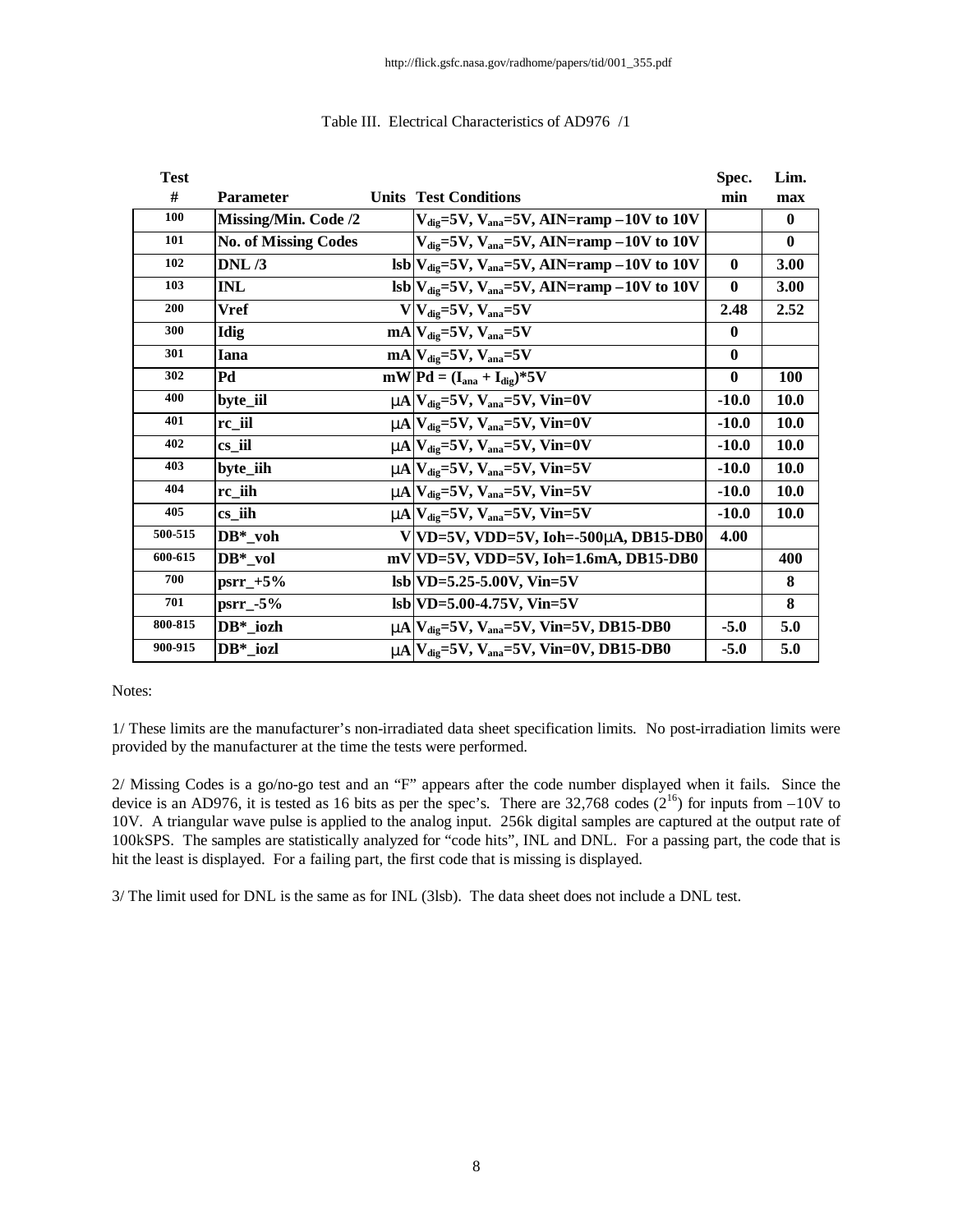|             |                             |              |                 |              |                |              | <b>TDE</b> (kRads) |              |                |                       | <b>Annealing</b>        |      | <b>Total Dose Exposure (kRads (Si))</b> |              |                         |      |              |      |       |              |       |              |       |              | Annealing                |              |
|-------------|-----------------------------|--------------|-----------------|--------------|----------------|--------------|--------------------|--------------|----------------|-----------------------|-------------------------|------|-----------------------------------------|--------------|-------------------------|------|--------------|------|-------|--------------|-------|--------------|-------|--------------|--------------------------|--------------|
|             |                             |              |                 |              | <b>Initial</b> |              | 5.0                |              |                | 336 hours<br>48 hours |                         |      |                                         | 15.0<br>10.0 |                         |      | 30.0<br>20.0 |      |       |              | 50.0  |              | 100.0 |              | 168 hours                |              |
| <b>Test</b> |                             |              | Spec. Lim. $/2$ |              |                |              |                    |              | $@25°C$ biased |                       | $@25°C$ unbiased        |      |                                         |              |                         |      |              |      |       |              |       |              |       |              | @25 $\mathrm{^{\circ}C}$ |              |
| #           | <b>Parameters</b>           | <b>Units</b> | min             | max          | mean           | sd           | mean               | sd           | mean           |                       |                         | sd   | mean                                    | sd           | mean                    | sd   | mean         | sd   | mean  | sd           | mean  | sd           | mean  | sd           | mean                     | sd           |
| <b>100</b>  | Missing/Min. Code /3/5      |              |                 | $\mathbf{0}$ | P              |              | F                  |              | F              |                       | F                       |      | F                                       |              | F                       |      | $\mathbf{F}$ |      | F     |              | F     |              | F     |              |                          |              |
| 101         | <b>No. of Missing Codes</b> |              |                 | 0            |                |              | 28                 | 4.5          | 47             | 11.2                  | 35                      | 10.3 | 162                                     | 29.3         | 364                     | 58.8 | 579          | 87.6 | 777   | 115          | 1615  | 102          | 21133 | 5238         | 15963                    | 3087         |
| 102         | <b>DNL</b>                  | <b>lsb</b>   | $\mathbf{0}$    | 3.00         | 1.02           | 0.04         | 2.48               | 0.34         | 3.05           | 0.25                  | 2.86                    | 0.38 | 5.85                                    | 0.53         | 8.99                    | 1.12 | 11.74        | 1.28 | 14.25 | 1.26         | 22.87 | 2.19         | 37.9  | 3.2          | 36.9                     | 1.9          |
| 103         | <b>INL</b>                  | lsb          |                 | 3.00         | 1.29           | 0.15         | 2.25               | 0.26         | 2.72           | 0.32                  | 2.65                    | 0.36 | 5.29                                    | 0.47         | 8.51                    | 0.95 | 11.24        | 0.88 | 13.65 | 1.35         | 21.89 | 2.11         | 38.5  | 7.1          | 35.6                     | 3.0          |
| 200         | <b>Vref</b>                 |              | 2.48            | 2.52         | 2.50           | $\mathbf{0}$ | 2.50               | $\mathbf{0}$ | 2.50           | $\mathbf{0}$          | 2.50                    |      | 2.50                                    |              | 2.50                    |      | 2.50         |      | 2.49  | 0.005        | 2.49  | $\mathbf{0}$ | 2.47  | $\mathbf{0}$ | 2.48                     | $\mathbf{0}$ |
| 300         | Idig                        | mA           | $\Omega$        |              | 2.7            | 0.2          | 2.8                | 0.2          | 2.8            | 0.2                   | 2.8                     | 0.2  | 5.8                                     | 0.8          | 3.2                     | 0.7  | 2.1          | 0.5  | 1.9   | 0.3          | 1.9   | 0.1          | 1.9   | 0.1          | 1.8                      | 0.1          |
| 301         | Iana                        | mA           | $\mathbf{0}$    |              | 9.6            | 0.1          | $9.6^{\circ}$      | 0.1          | $9.6^{\circ}$  | 0.2                   | 9.6                     | 0.2  | 9.6                                     | 0.2          | 9.6                     | 0.2  | 9.2          | 0.1  | 9.2   | 0.1          | 8.8   | 0.1          | 8.6   | 0.1          | 8.6                      | 0.2          |
| 302         | Pd                          | mW           |                 | 100          | 62             | 1.2          | 62                 | 1.2          | 62             | 1.2                   | 62                      | 1.2  | 77                                      | 4.1          | 63                      | 3.6  | 56           | 2.7  | 55    | 1.5          | 54    | 0.6          | 53    | 0.6          | 53                       | 0.6          |
| 400         | byte_iil                    | mA           | $-10.0$         | 10.0         | 0.04           | 0.01         | 0.04               | 0.01         | 0.03           | 0.01                  | 0.04                    | 0.01 | 0.03                                    | 0.01         | 0.03                    | 0.01 | 0.03         | 0.01 | 0.03  | 0.01         | 0.03  | 0.01         | 0.03  | 0.01         | 0.03                     | 0.01         |
| 401         | rc iil                      | mA           | $-10.0$         | 10.0         | 0.04           | 0.01         | 0.04               | 0.01         | 0.03           | 0.01                  | 0.04                    | 0.01 | 0.03                                    | 0.01         | 0.03                    | 0.01 | 0.03         | 0.01 | 0.03  | 0.01         | 0.03  | 0.01         | 0.03  | 0.01         | 0.03                     | 0.01         |
| 402         | cs iil                      | mA           | $-10.0$         | 10.0         | 0.04           | 0.01         | 0.04               | 0.01         | 0.04           | 0.01                  | 0.04                    | 0.01 | 0.03                                    | 0.01         | 0.03                    | 0.01 | 0.03         | 0.01 | 0.03  | 0.01         | 0.03  | 0.01         | 0.03  | 0.01         | 0.03                     | 0.01         |
| 403         | byte_iih                    | mA           | $-10.0$         | 10.0         | 0.03           | 0.01         | 0.04               | 0.01         | 0.03           | 0.01                  | 0.04                    | 0.01 | 0.03                                    | 0.01         | 0.03                    | 0.01 | 0.03         | 0.01 | 0.03  | 0.01         | 0.03  | 0.01         | 0.03  | 0.01         | 0.03                     | 0.01         |
| 404         | rc iih                      | mA           | $-10.0$         | 10.0         | 0.03           | 0.01         | 0.04               | 0.01         | 0.04           | 0.01                  | 0.04                    | 0.01 | 0.03                                    | 0.01         | 0.03                    | 0.01 | 0.03         | 0.01 | 0.03  | 0.01         | 0.03  | 0.01         | 0.03  | 0.01         | 0.03                     | 0.01         |
| 405         | cs iih                      | mA           | $-10.0$         | 10.0         | 0.03           | 0.01         | 0.04               | 0.01         | 0.04           | 0.01                  | 0.04                    | 0.01 | 0.03                                    | 0.01         | 0.03                    | 0.01 | 0.03         | 0.01 | 0.03  | 0.01         | 0.03  | 0.01         | 0.03  | 0.01         | 0.03                     | 0.01         |
|             | 500-515 DB* voh /4/5        |              | 4.00            |              | 4.9            | $\mathbf{0}$ | 4.9                | $\theta$     | 4.9            | $\mathbf{0}$          | 4.9                     |      | 4.9                                     |              | 4.9                     |      | 4.9          |      | 4.9   | $\mathbf{0}$ | 5P/3F |              | 5P/3F |              | 5P/3F                    |              |
|             | 600-615 DB* vol $/4/5$      | mV           |                 | 400          | 111            | 2.8          | 111                | 4.4          | 111            | 3.4                   | 112                     | 2.8  | 113                                     | 3.1          | 112                     | 2.4  | 114          | 3.5  | 115   | 3.3          | 3P/5F |              | 4P/4F |              | F                        |              |
| 700         | $psrr_{-}+5%$ /5            | <b>lsb</b>   |                 | 8            |                | 1.9          |                    | 1.6          |                | 1.7                   | $\overline{\mathbf{4}}$ | 1.6  | $\overline{5}$                          | 2.0          | $\overline{\mathbf{4}}$ | 1.0  | 5            | 2.3  | 5     | 1.5          | 4P/4F |              | 1P/7F |              | 1P/7F                    |              |
| 701         | psrr $-5\%$ /5              | <b>lsb</b>   |                 | 8            |                | 1.6          |                    | 1.7          | 3              | 1.7                   | 5                       | 1.4  | $\boldsymbol{4}$                        | 1.5          | 5                       | 2.1  |              | 1.4  |       | 1.7          | 2P/6F |              | 1P/7F |              | 4P/4F                    |              |
|             | 800-815 DB* iozh /4         | mA           | $-5.0$          | 5.0          | 0.1            | $\mathbf{0}$ | 0.1                | $\mathbf{0}$ | 0.1            | $\mathbf{0}$          | 0.1                     |      | 0.1                                     |              | 0.1                     |      | 0.1          |      | 0.1   | $\mathbf{0}$ | 0.1   | $\Omega$     | 0.3   | 0.1          | 0.2                      | 0.1          |
|             | 900-915 DB* iozl /4         | mA           | $-5.0$          | 5.0          | 0.1            | $\mathbf{0}$ | $0.1\,$            | $\mathbf{0}$ | 0.1            | $\mathbf{0}$          | 0.1                     |      | 0.1                                     |              | 0.1                     |      | 0.1          |      | 0.1   | $\mathbf{0}$ | 0.1   |              | 0.3   | 0.1          | 0.2                      | 0.1          |

#### **TABLE IV: Summary of Electrical Measurements after Total Dose Exposures and Annealing for AD976 /1**

Notes:

1/ The mean and standard deviation values were calculated over the eight parts irradiated in this testing. The control samples remained constant throughout testing and are not included in this table.

2/ These are manufacturer's pre-irradiation data sheet specification limits. No post-irradiation limits were provided by the manufacturer at the time the tests were performed.

3/ Missing Codes is a go/no-go test and an "F" appears when there is even one missing code out of the 2^16 bits.

4/ The \* repersents that this test was performed on all pins from DB0 to DB15. The mean and sd are calculated based on the value of the pin closest to or farthest out of spec for each part.

5/ "P" ("F") implies all parts passed (failed) this test at this level. nPmF implies that "n" parts passed and "m" parts failed this test at this level.

**Radiation sensitive parameters: Missing Codes (# of Missing Codes), DNL, INL, Vref, DB\*\_voh, DB\*\_vol, psrr\_+5%, psrr\_-5%.**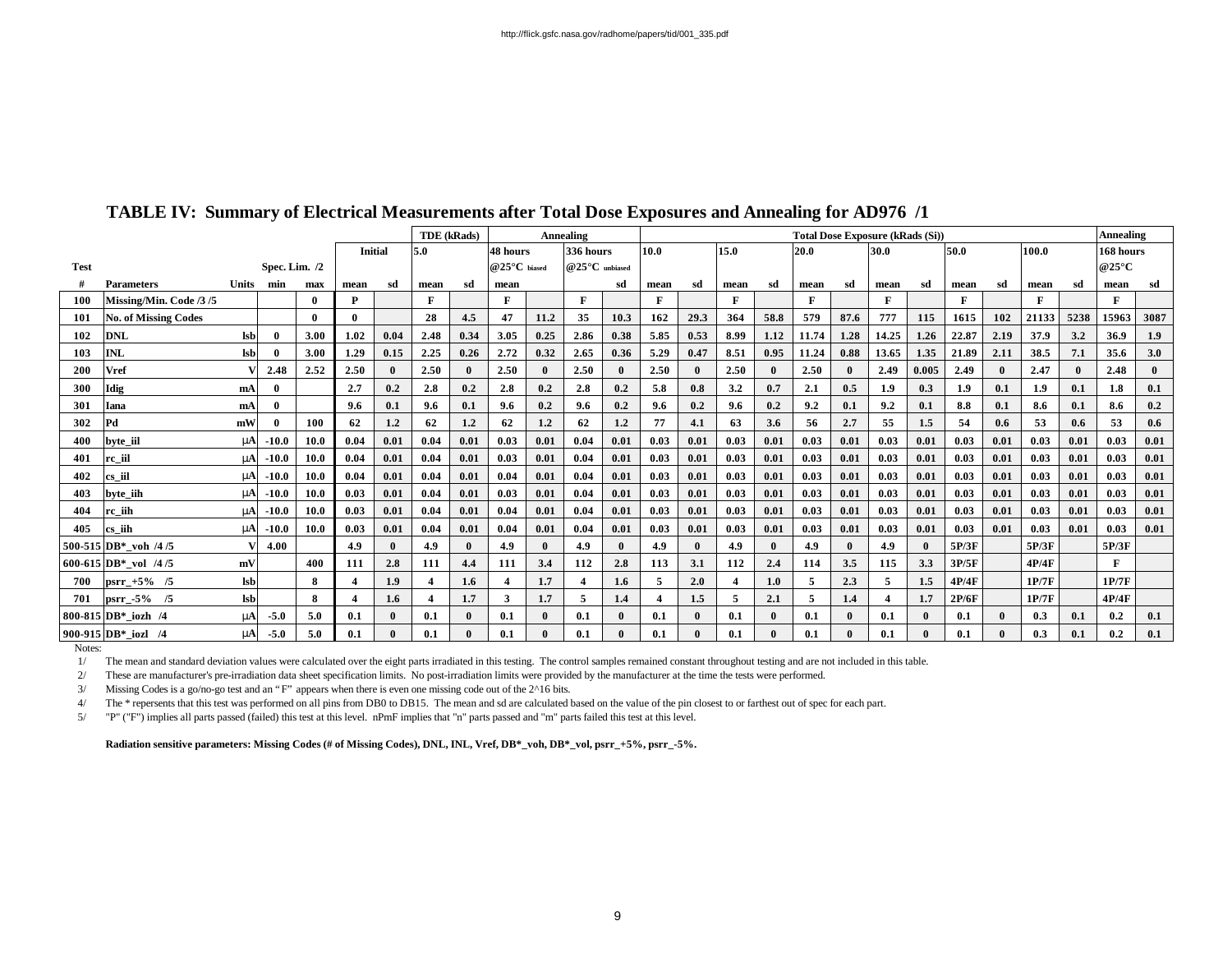|             |                         |                |                 |              |                |              |       |              | TDE (kRads (Si)) |                | <b>Annealing</b>         |                | <b>Total Dose Exposure (kRads (Si))</b> |              |                |              |      |                |  |
|-------------|-------------------------|----------------|-----------------|--------------|----------------|--------------|-------|--------------|------------------|----------------|--------------------------|----------------|-----------------------------------------|--------------|----------------|--------------|------|----------------|--|
|             |                         |                |                 |              | <b>Initial</b> |              | 1.0   |              | 2.0              |                | 96 hours                 |                | 3.0                                     |              | 4.0            |              | 5.0  |                |  |
| <b>Test</b> |                         |                | Spec. Lim. $/2$ |              |                |              |       |              |                  |                | @25 $\mathrm{^{\circ}C}$ |                |                                         |              |                |              |      |                |  |
| #           | <b>Parameters</b>       | <b>Units</b>   | min             | max          | mean           | sd           | mean  | sd           | mean             | sd             | mean                     | sd             | mean                                    | sd           | mean           | sd           | mean | sd             |  |
| 100         | Missing/Min. Code /3/5  |                |                 | $\bf{0}$     | P              |              | P     |              | F                |                | F                        |                | F                                       |              | F              |              | F    |                |  |
| 101         | No. of Missing Codes /4 |                |                 | $\mathbf{0}$ | 0              |              | 0     |              | 5                |                | 9                        | $\overline{2}$ | 23                                      | 10           | 42             | 17           | 51   | 21             |  |
| 102         | <b>DNL</b>              | <b>Isb</b>     | 0               | 3.00         | 1.03           | $\mathbf{0}$ | 1.10  | 0.07         | 1.35             | 0.19           | 1.67                     | 0.38           | 1.93                                    | 0.26         | 2.63           | 0.83         | 2.88 | 0.45           |  |
| 103         | <b>INL</b>              | <b>lsb</b>     | 0               | 3.00         | 1.41           | 0.12         | 1.48  | 0.16         | 1.55             | 0.24           | 1.85                     | 0.05           | 1.82                                    | 0.21         | 2.59           | 0.57         | 2.92 | 0.60           |  |
| 200         | <b>Vref</b>             | v              | 2.48            | 2.52         | 2.50           | $\bf{0}$     | 2.50  | $\mathbf{0}$ | 2.50             | $\bf{0}$       | 2.50                     | $\mathbf{0}$   | 2.50                                    | $\mathbf{0}$ | 2.50           | $\mathbf{0}$ | 2.50 | $\mathbf{0}$   |  |
| 300         | Idig                    | mA             | $\mathbf{0}$    |              | 2.9            | 0.2          | 2.9   | 0.2          | 2.9              | 0.2            | 2.9                      | 0.2            | 2.8                                     | 0.2          | 2.9            | 0.2          | 2.9  | 0.2            |  |
| 301         | <b>Iana</b>             | mA             | $\mathbf{0}$    |              | 9.9            | 0.3          | 9.9   | 0.3          | 9.9              | 0.3            | 9.9                      | 0.3            | 9.9                                     | 0.3          | 9.9            | 0.3          | 9.9  | 0.3            |  |
| 302         | Pd                      | mW             | $\bf{0}$        |              | 64             | 2.5          | 64    | 2.5          | 64               | 2.5            | 64                       | 2.5            | 64                                      | 2.5          | 64             | 2.5          | 64   | 2.5            |  |
| 400         | byte iil                | mA             | $-10.0$         | 10.0         | 0.04           | $\mathbf{0}$ | 0.04  | $\mathbf{0}$ | 0.04             | 0.01           | 0.02                     | $\mathbf{0}$   | 0.03                                    | 0.01         | 0.03           | $\mathbf{0}$ | 0.04 | $\mathbf{0}$   |  |
| 401         | rc_iil                  | mA             | $-10.0$         | 10.0         | 0.04           | $\mathbf{0}$ | 0.04  | $\mathbf{0}$ | 0.04             | $\mathbf{0}$   | 0.04                     | $\mathbf{0}$   | 0.04                                    | $\mathbf{0}$ | 0.04           | $\mathbf{0}$ | 0.04 | $\mathbf{0}$   |  |
| 402         | cs_iil                  | nA             | $-10.0$         | 10.0         | 0.04           | $\mathbf{0}$ | 0.04  | $\mathbf{0}$ | 0.04             | $\mathbf{0}$   | 0.04                     | $\mathbf{0}$   | 0.035                                   | 0.005        | 0.04           | $\mathbf{0}$ | 0.04 | $\mathbf{0}$   |  |
| 403         | byte_iih                | nA             | $-10.0$         | 10.0         | 0.02           | $\mathbf{0}$ | 0.03  | $\mathbf{0}$ | 0.035            | 0.005          | 0.03                     | $\mathbf{0}$   | 0.03                                    | 0.01         | 0.03           | $\mathbf{0}$ | 0.03 | $\bf{0}$       |  |
| 404         | rc_iih                  | nA             | $-10.0$         | 10.0         | 0.04           | 0.01         | 0.03  | $\mathbf{0}$ | 0.03             | $\mathbf{0}$   | 0.03                     | $\mathbf{0}$   | 0.04                                    | $\mathbf{0}$ | 0.035          | 0.005        | 0.03 | 0              |  |
| 405         | cs_iih                  | nA             | $-10.0$         | 10.0         | 0.04           | $\mathbf{0}$ | 0.03  | $\mathbf{0}$ | 0.03             | $\mathbf{0}$   | 0.03                     | $\mathbf{0}$   | 0.03                                    | $\mathbf{0}$ | 0.025          | 0.005        | 0.03 | $\bf{0}$       |  |
|             | 500-515 DB*_voh         | V              | 4.00            |              | 4.9            | $\mathbf{0}$ | 4.9   | $\mathbf{0}$ | 4.9              | $\mathbf{0}$   | 4.9                      | $\mathbf{0}$   | 4.9                                     | $\mathbf{0}$ | 4.9            | $\mathbf{0}$ | 4.9  | $\bf{0}$       |  |
|             | 600-615 DB*_vol         | mV             |                 | 400          | 105.5          | 5.5          | 152.5 | 52.5         | 106              | $\overline{7}$ | 107                      | 7              | 106                                     | 4            | 104            | 6            | 107  | $\overline{7}$ |  |
| 700         | $psrr_{-}+5%$           | $\mathbf{lsb}$ |                 | 8            | 4              | $\bf{0}$     | 4.5   | 1.5          | 3                | $\overline{2}$ | 5                        | $\mathbf{1}$   | 4                                       | $\mathbf{1}$ | $\overline{2}$ | $\mathbf{1}$ | 4.5  | 0.5            |  |
| 701         | psrr_-5%                | $\mathbf{lsb}$ |                 | 8            | 5              | 1            | 5.5   | 1.5          | 3.5              | 2.5            | 2.5                      | 0.5            | 3                                       | 1            | 3              | $\mathbf{2}$ | 4    | $\mathbf{0}$   |  |
|             | 800-815 DB*_iozh        | nA             | $-5.0$          | 5.0          | 0.1            | $\bf{0}$     | 0.1   | $\mathbf{0}$ | 0.1              | $\bf{0}$       | 0.1                      | $\mathbf{0}$   | 0.1                                     | $\mathbf{0}$ | 0.1            | $\mathbf{0}$ | 0.1  | $\mathbf{0}$   |  |
|             | 900-915 DB*_iozl        | nA             | $-5.0$          | 5.0          | 0.1            | $\mathbf{0}$ | 0.1   | $\mathbf{0}$ | 0.1              | $\mathbf{0}$   | 0.1                      | $\mathbf{0}$   | 0.1                                     | $\mathbf{0}$ | 0.1            | $\mathbf{0}$ | 0.1  | $\mathbf{0}$   |  |

### **TABLE IVa: Summary of Electrical Measurements after Total Dose Exposures and Annealing for AD976 /1**

Notes:

1/ The mean and standard deviation values were calculated over the two parts irradiated in this testing. The control samples remained constant throughout testing and are not included in this ta

2/ These are manufacturer's pre-irradiation data sheet specification limits. No post-irradiation limits were provided by the manufacturer at the time the tests were performed.

3/ Missing Codes is a go/no-go test and an "F" appears when there is even one missing code out of the 2^16 bits.

4/ The \* repersents that this test was performed on all pins from DB0 to DB15. The mean and sd are calculated based on the value of the pin closest to or farthest out of spec for each part.

5/ "P" ("F") implies all parts passed (failed) this test at this level. nPmF implies that "n" parts passed and "m" parts failed this test at this level.

**Radiation sensitive parameters: Missing Codes (# of Missing Codes), DNL, INL.**